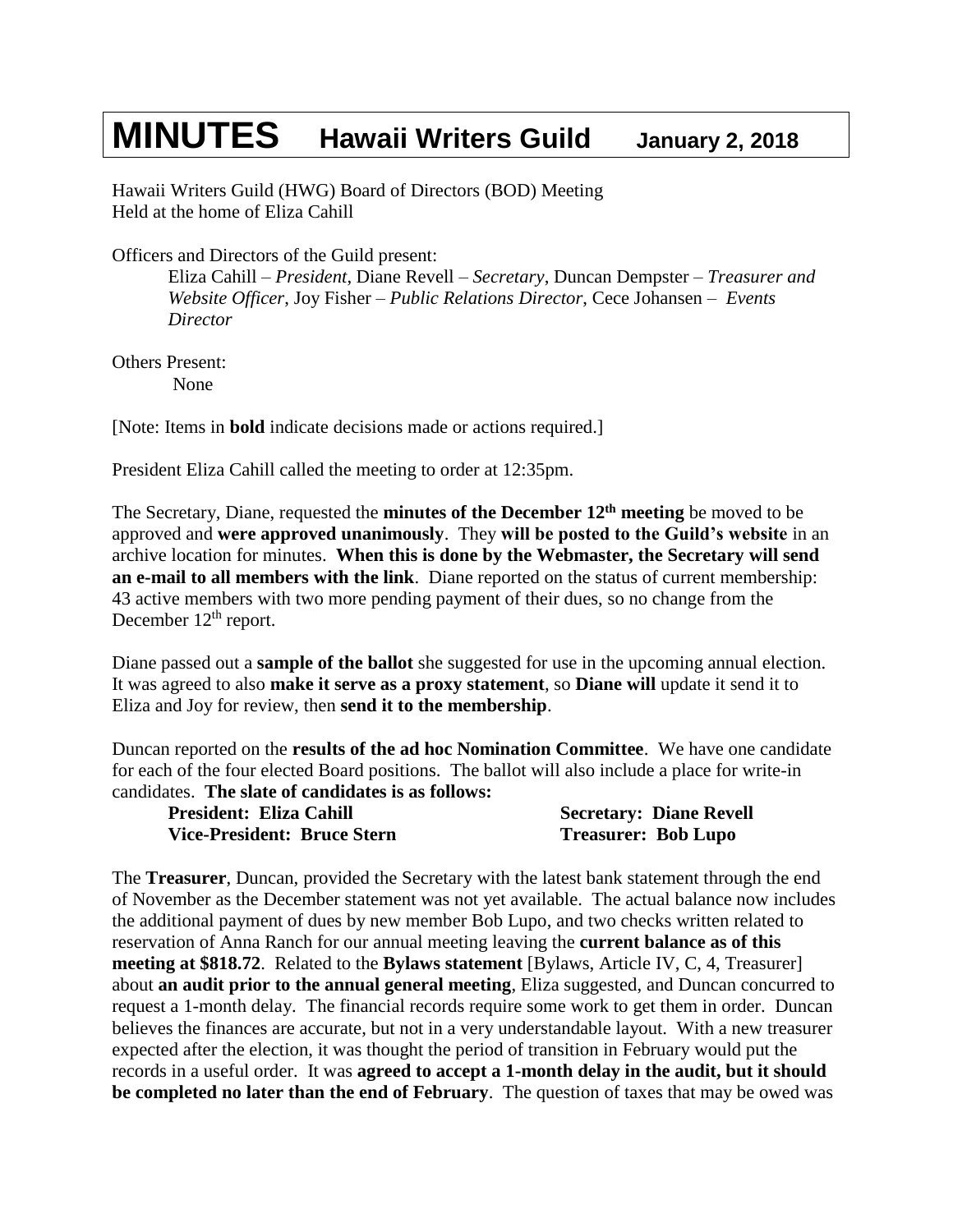raised. Cece indicated **if the specific questions and documents that would need to be asked to determine HWG tax status were given to her, she would check with her tax CPA** before the end of February **to determine an answer** to this issue. Someone suggested the CPA might also help with the audit. Diane volunteered to help with the audit if needed.

## *Committee Reports*:

Duncan provided the **Webmaster report**. He **added a section to the Website for archiving the Board and General Meeting Minutes as well as a few other items**. On the website top tabs select "More" and then "**Guild Business**" on the pull-down menu. Currently, on that page you will find the list of **Board of Director members** and their associated e-mail addresses**, Board Minutes, Financial Reports, and the Bylaws**. Some of these are still in work. The minutes will be placed on the website when approved by the Board, so usually a month after the meeting.

It was suggested we **remind the membership to send updates as appropriate to Duncan to update the author write-ups and the author's personalized pages on the Hawaii Writers Guild website**. For example, if a new publication by an author, they should provide that information including a link to where it can be purchased to Duncan.

Duncan asked if any final comments on the updated **"Benefits of Joining Hawaii Writers Guild"** without any changes suggested, just **agreement with the current update that can now be posted**.

Next was a **discussion of the use of social media by members of the Guild and the feedback from members to the change that no longer allowed postings or replies by other than Board members to the Hawaii Writers Guild Google Group**. This involved discussion of the pros and cons of leaving as it or changing it back to the prior policy. At the end it was **decided to leave the policy in place as it now is**, but to **provide a set of communication guidelines for the membership relative to use of HWG internet and social media** that would include suggestions specific to promotion of a member's publications. The HWG Google Groups (general membership and Board specific groups) would be used for HWG business only and not for author self-promotion. The HWG Members Facebook site could be used for author selfpromotion as well as sharing of general writing related information. **Eliza asked Diane to provide a draft of the guidelines** to her for eventual distribution to the members.

The **Public Relations Director**, Joy, provided information of the near term coming events and also indicated information she would need to publicize the events. Her **general deadline for publicizing events it 2 weeks prior its date**. **For the General Meeting to be held January 30th, she needs the information on the election from Diane**. It was agreed **Eliza should send out the invitation for the General Meeting** to the membership and it needed to be **done soon as it will include an RSVP deadline of January 15th with Cece's e-mail address** given as **to whom one should RSVP**. The next Waimea area **Lit Nite will be on February 7th** and **she will need the list of speakers**. Also, for the **Friday, February 23rd event at the Tutu House** open house that will be **dedicated to the memory of John Holland, she will need similar information by February 7th**.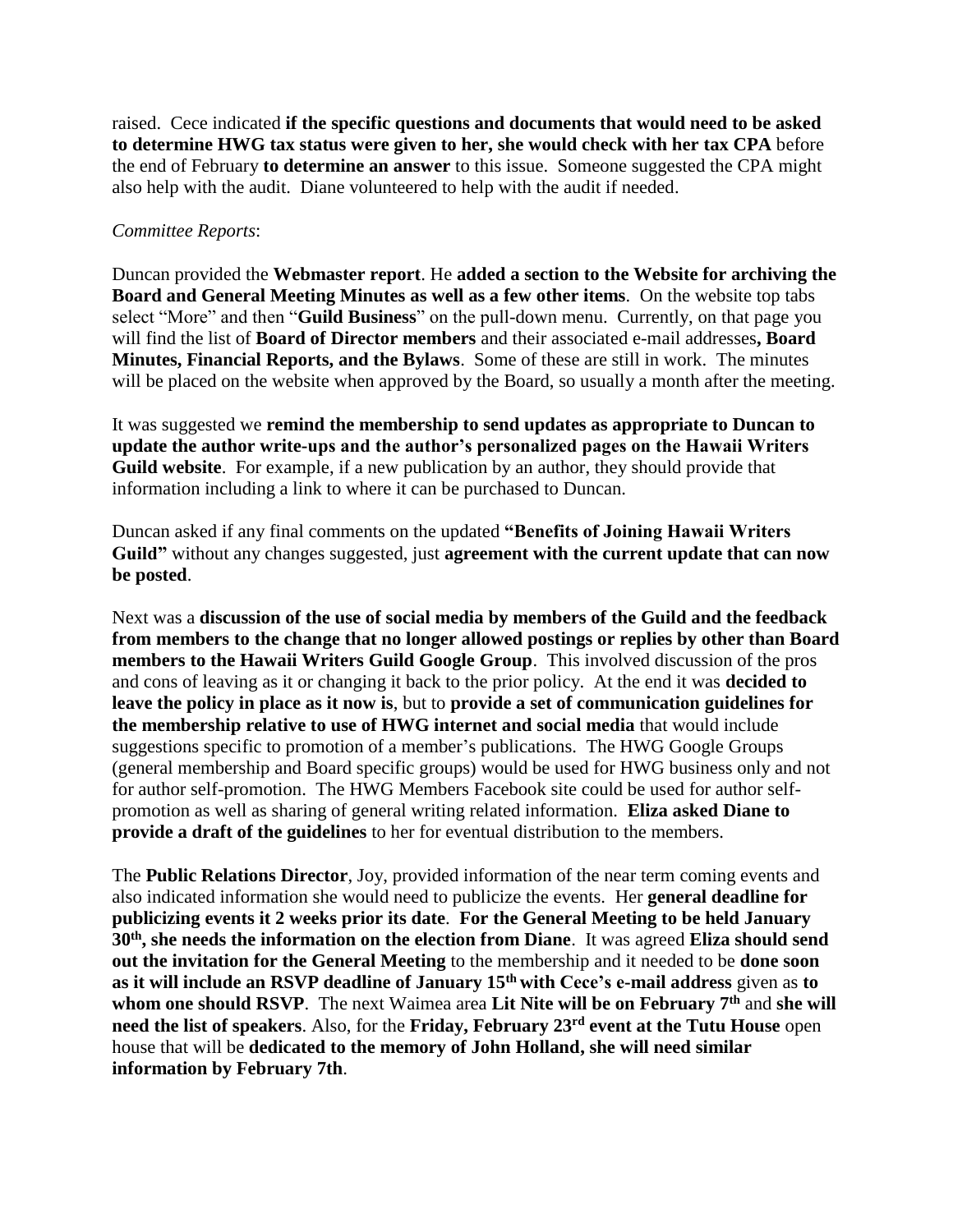Joy summarized her coming PR actions as follows:

- Will send an **updated announcement for the Jan. 30th General Meeting stressing the RSVP deadline of Jan. 15th right away**. This will **also include the option for each member to invite one guest**. This **deadline will also be placed on the HWG website events calendar**.
- **For the February 3rd Cherry Blossom Festival in Waimea**, will send a **message to the membership to drop by the HWG booth** where books by some of our members will be on sale. Will invite Jim Gibbons to participate at the booth, if he is still in town.
- Will make the **announcement for the February 7th Lit Nite on January 23rd** . I will **need information** about the speakers for our Feb. 7 Lit Nite **on or before January 23,** so the press releases can be out two weeks before the event as required by the papers and I can made up a flyer for posting. I will assist Cece with this event in any **way she needs.**
- **Also, I need information about the February 23 event for John Holland by Feb. 7 so I can get the press release out two weeks before the event.**

The Events Director, **Cece, had paid** via HWG checks the payments to reserve **Anna Ranch for our January 30th General Membership meeting from 6pm-9pm**. There was discussion of how the meeting/dinner would flow. The meeting would occur first. That part would include a "state of the Guild" statement from Eliza and then the election of the officers for 2018. Other items may also be raised for presentation, such as the membership communication guidelines. A program of the event, HWG business cards and an HWG pen may be placed at each seat. It was thought **Ray Pace may have the Guild business cards and Duncan was going to call and find out** as well as make a personal invitation to Ray and Julia Pace to attend the meeting. It was suggested that **Eila Algood could be asked by Eliza to make the programs for the event**. **Eliza working with Cece and Joy would determine what to include on the program**.

For the General Meeting, Cece provided a catering menu from Lilikoi Café for consideration where we could obtain a couple hot food items for the dinner. She verified they could deliver the food. She mentioned the rules for use of Anna Ranch did not allow alcoholic beverages unless we were to obtain a liquor license. So, we would provide beverages like ice tea, Perrier water, and Martinelli sparkling cider Also, use of a caterer required the caterer have insurance. Eliza mentioned she has worked with a friend to cater some events and she could hire the friend to help with preparation and serving of large antipasto platters where Eliza would donate her own hours. A potential budget for the event's food and dinner set-up was discussed. It would depend on the number of people who RSVP, but a **cap of around \$300 for food and service was suggested**. It sounded like the antipasto menu would be more economical, but could be elegant. The food would be on the table on platters and there would be no need for people to get up to serve themselves and potentially spill food. **It was decided to go with the antipasto-inspired menu as proposed by Eliza**. **Diane said she would contribute \$100 or so to the budget ensure a great meal and some dessert**. **Eliza requested large white tablecloths for the event if someone or a few folks have them or a set of ones in another color**. Also, **if someone could contribute fresh flowers for the tables that would also be appreciated, so let her know**. Candles or LED candles were also suggested. The table settings would be disposable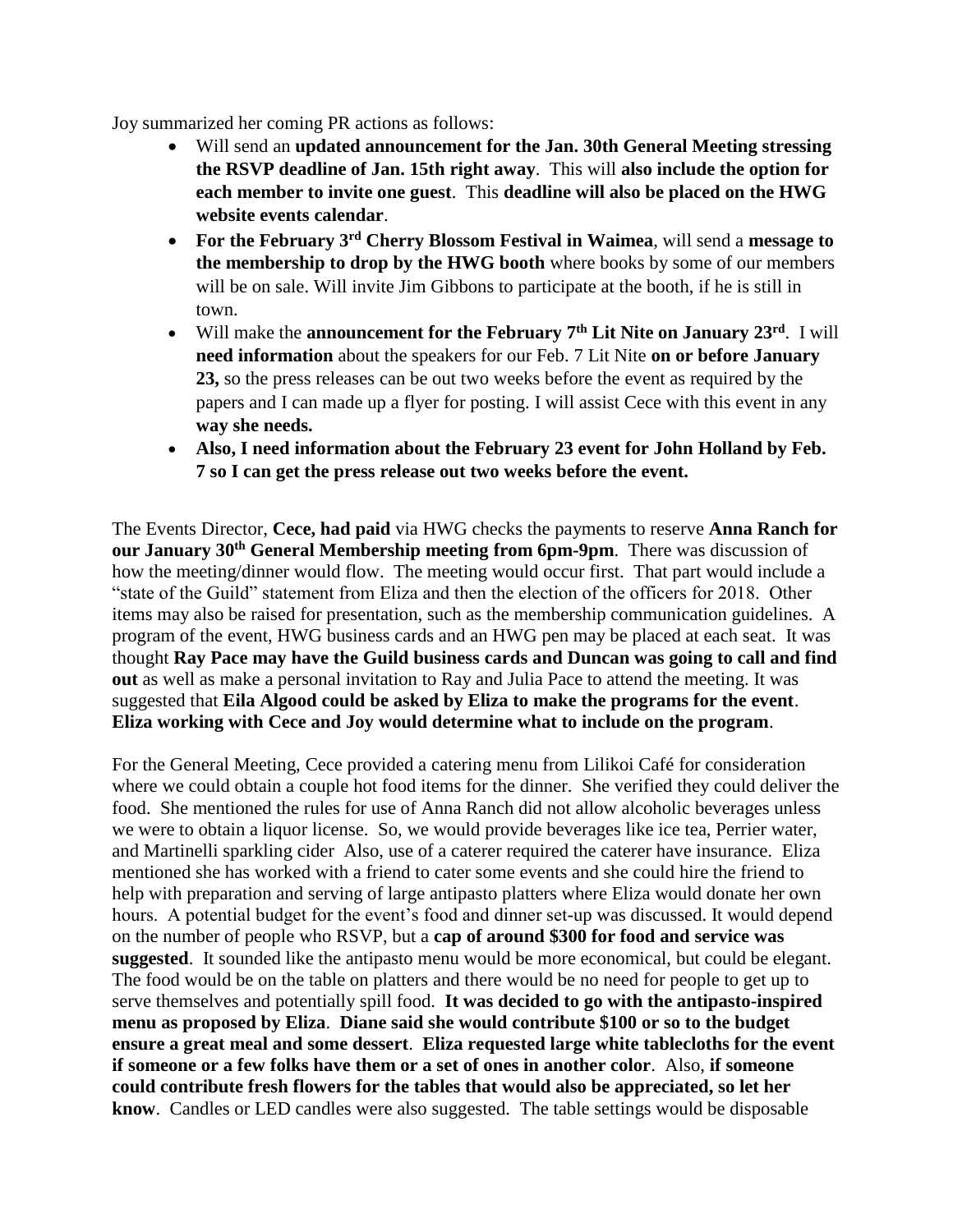paper/plastic ware. This was planned to be a sit-down dinner. There was some discussion of charging for the single guest each member could bring, but it was decided to have to collect the funds and charging would be distracting from the desired environment for the event.

Cece also **provided information on another venue for use in future HWG events**. She said the **North Hawaii Education and Research Center (NHERC) in Honokaa** had very reasonable room rates for a set of rooms in a variety of capacities. More information is at this link:<https://hilo.hawaii.edu/nherc/FacilityUse.php>

Several members will be participating in the booth Cece reserved at the upcoming Waimea Cherry Blossom Festival (Feb. 3rd, 2018) for selling their books or having books of other members available for sell. It is a 10ft x10ft booth and there will be a six-foot table with chairs for use by the members who will tend the booth.

Cece is also looking into Guild participation at the Parker Ranch Food Court's March Craft Fair for HWG member book sales. There is usually a fee to reserve a table at the fair.

Cece will be providing an HWG check for \$150 to the **Thelma Parker Public Library for 2018 future readings**. The dates that have been reserved are as follows: **Feb. 7th, April 4th, July 6th , Aug. 1st, Oct. 3rd, and Dec. 5th** .

Eila was not available for the meeting, but relayed there was no new information for **North Kohala** area activities.

Bryan was not available to report on the **Volcano** area as he was getting ready for his reading at the Kona Stories Words & Wine event this evening in Keauhou.

The **Vice President,** Bruce Stern was not available for the meeting, so no report provided from him.

Eliza as **President** mentioned she had considered acquiring a used sound system for use at HWG readings, but it wasn't necessarily the best setup for the type of venues we have. Duncan mentioned that Costco sells electronic sound reproduction systems (like a karaoke machine) for around \$150. Besides the sound system, a support like a mic stand (table top or floor mounted) would also be needed and can usually be found at music stores. At previous meetings we had discussed that **it would be useful for the HWG to have their own system to use at reading events or other HWG events as we've had feedback from some that not everyone can hear well enough at the readings**.

The **next meeting date was set for Tuesday, February 13th at 1:30pm-3:30pm.** 

The meeting was adjourned at 2:45pm.

Respectfully submitted, Diane Revell, Secretary